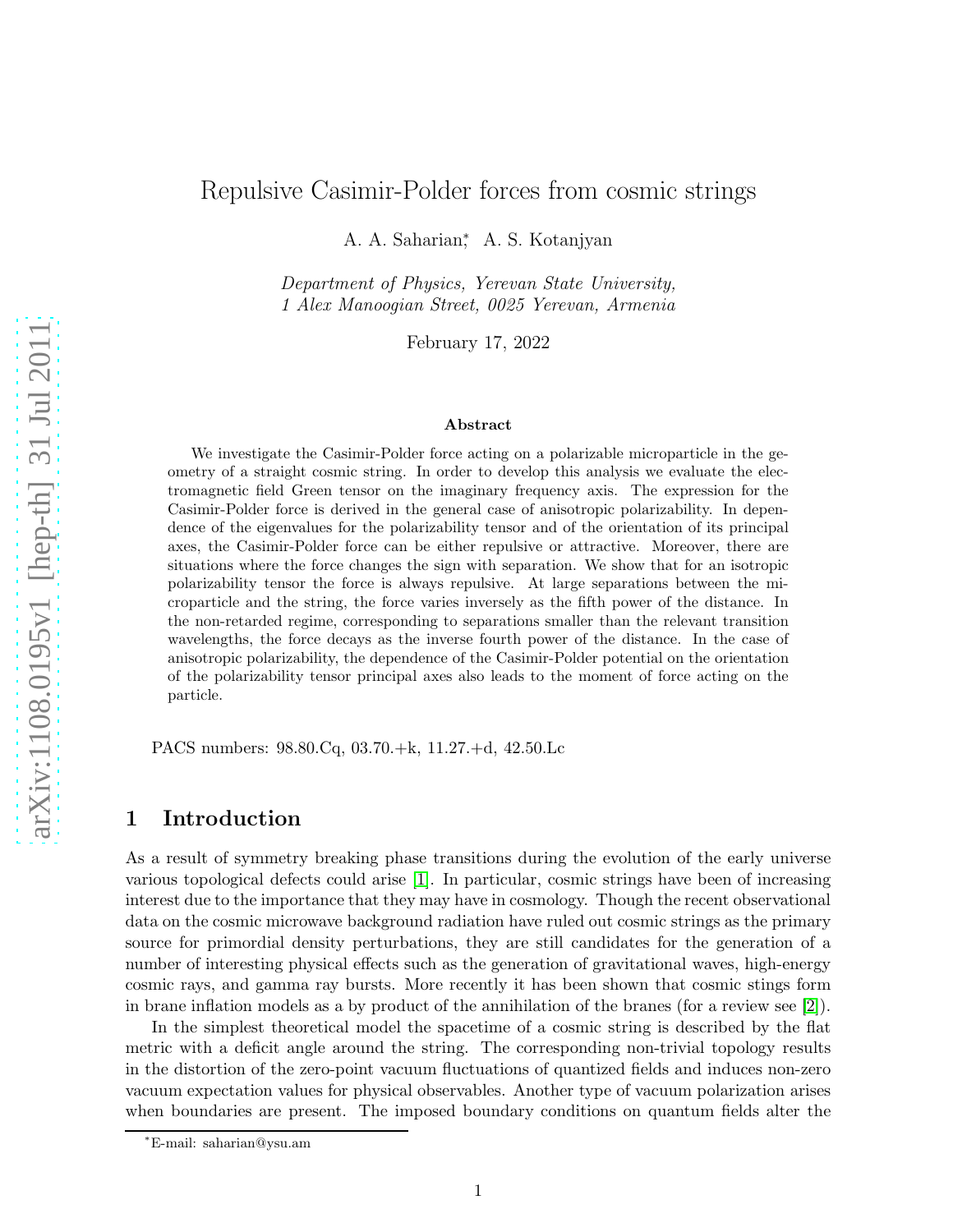zero-point oscillations spectrum and lead to additional shifts in the vacuum expectation values. This is the well-known Casimir effect (for a review see [\[3\]](#page-14-0)). Combined effects of topology and boundaries on the quantum vacuum in the geometry of a cosmic string have been investigated for scalar [\[4\]](#page-14-1), vector [\[5,](#page-14-2) [6\]](#page-14-3) and fermionic fields [\[7,](#page-14-4) [8\]](#page-14-5), obeying boundary conditions on cylindrical surfaces (for the Casimir effect in the closely related geometry of a wedge with cylindrical boundary see Ref. [\[9\]](#page-14-6)). The analysis of the Casimir force for massless scalar fields subject to Dirichlet, Neumann and hybrid boundary conditions in the setting of the conical piston has been recently developed in [\[10\]](#page-14-7). The vacuum polarization effects in a cosmic string spacetime induced by a scalar field obeying Dirichlet or Neumann boundary conditions on a surface orthogonal to the string are considered in [\[11\]](#page-14-8).

The distortion of the vacuum fluctuations spectrum by the cosmic string also gives rise to Casimir-Polder forces acting on a polarizable microparticle. Nowadays, these forces have attracted a great deal of attention because of their important role in many areas of science [\[12,](#page-14-9) [13\]](#page-14-10). With advances in nanotechnology and successes in the production of ultracold atoms it became possible to measure the both Casimir and Casimir-Polder forces with increased precision (for a review see [\[14\]](#page-14-11)). In particular, related to possible applications for micro and nano electromechanical systems, the search for geometries that would lead to repulsive Casimir-Polder forces is under active research (see, for instance, discussion in [\[15\]](#page-14-12) and references therein). In Ref. [\[16\]](#page-14-13) the Casimir-Polder force is considered in the static limit for a polarizable microparticle located near a cosmic string. This approximation is valid at large distances from the string where the dominant contribution to the force comes from low frequencies. In the present paper we derive the exact Casimir-Polder potential for the general case of frequency dependent anisotropic polarizabilty which allows us to consider the both non-retarded and retarded regimes. In particular, we show that in the special case of isotropic polarizability the force is always repulsive.

The paper is organized as follows. In the next section we present our calculation of the electromagnetic field Green tensor in the frequency domain for the geometry of a cosmic string. The Casimir-Polder potential and the force acting on a polarizable microparticle are investigated in sections [3](#page-5-0) and [4](#page-8-0) respectively. The main results are summarized in section [5.](#page-11-0) The evaluation of the functions appearing in the expressions of the components for the Green tensor is given in Appendix.

#### <span id="page-1-1"></span>2 Electromagnetic field Green tensor

We consider the geometry of an infinitely long straight cosmic string. In the cylindrical coordinates  $(x^1, x^2, x^3) = (r, \phi, z)$  the corresponding line element has the standard Minkowskian form

$$
ds^2 = dt^2 - dr^2 - r^2 d\phi^2 - dz^2,
$$
\n(1)

with the difference that now  $0 \le \phi \le \phi_0$  and the spatial points  $(r, \phi, z)$  and  $(r, \phi + \phi_0, z)$  are to be identified. The planar angle deficit is related to the mass  $\mu_0$  per unit length of the string by  $2\pi - \phi_0 = 8\pi G\mu_0$ , where G is the gravitational constant. Effective metric with a planar angle deficit also arises in a number of condensed matter systems (see, for instance, [\[17\]](#page-14-14)). The nontrivial topology due to the cosmic string changes the structure of the vacuum electromagnetic field. One of consequences is that a neutral polarizable microparticle placed close to the string experiences a dispersion force, the Casimir-Polder force. For a microparticle situated at a point r, the corresponding interaction energy can be expressed as (see [\[13\]](#page-14-10))

<span id="page-1-0"></span>
$$
U(\mathbf{r}) = \frac{1}{2\pi} \int_0^\infty d\xi \ \alpha_{jl}(i\xi) G_{jl}^{(\rm s)}(\mathbf{r}, \mathbf{r}; i\xi), \tag{2}
$$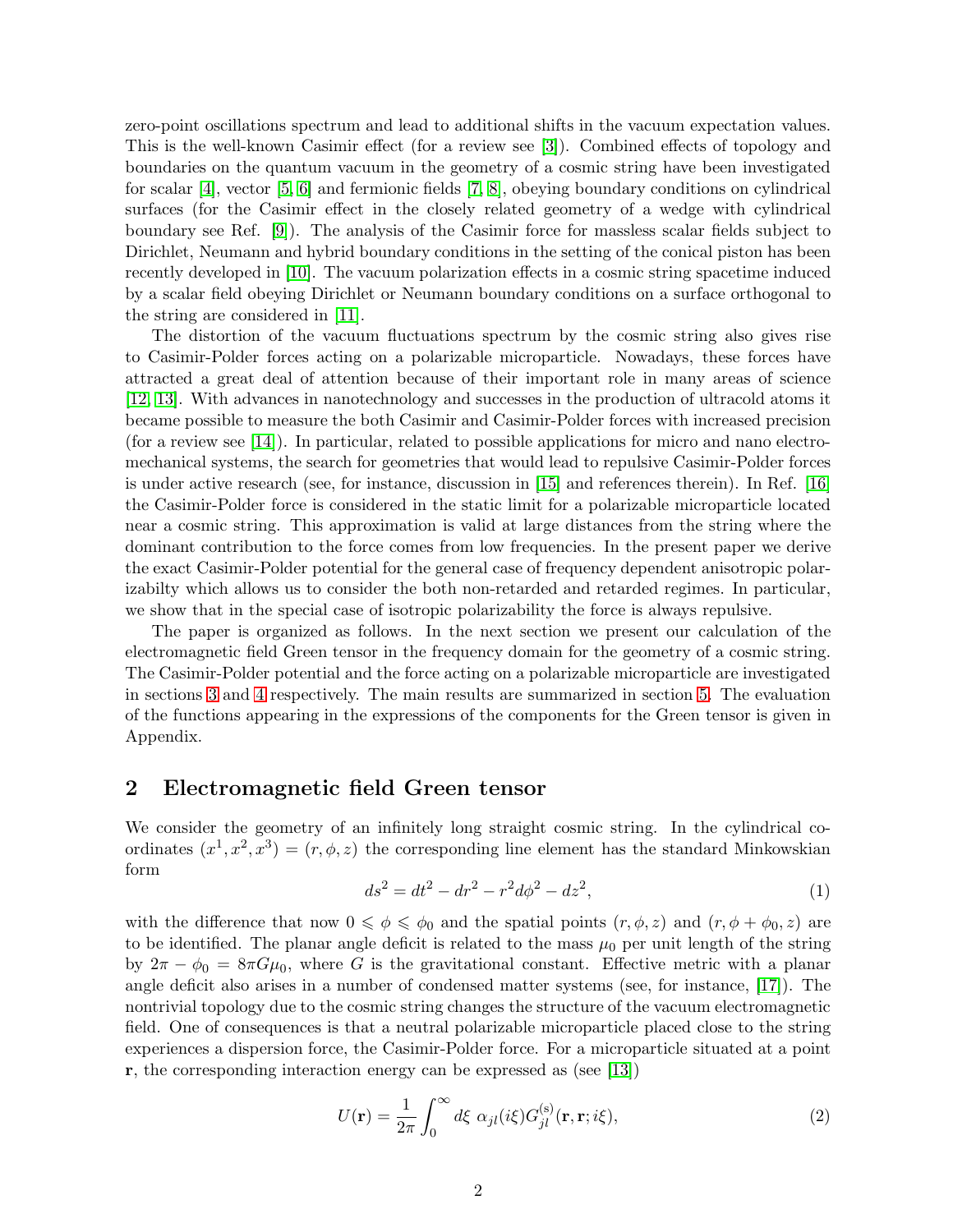where  $\alpha_{il}(i\xi)$  is the polarizability tensor of a particle evaluated at a purely imaginary frequency,

<span id="page-2-0"></span>
$$
G_{jl}^{(\rm s)}(\mathbf{r}, \mathbf{r}'; \omega) = \int_{-\infty}^{+\infty} d\tau \, G_{jl}^{(\rm s)}(x, x') e^{i\omega \tau}, \tag{3}
$$

with  $x = (t, \mathbf{r}), x' = (t', \mathbf{r}'), \tau = t - t'$ , and summation is understood over the indices  $j, l = 1, 2, 3$ . The expression [\(3\)](#page-2-0) of the Casimir-Polder potential is given in terms of the subtracted Green tensor

<span id="page-2-4"></span>
$$
G_{jl}^{(s)}(x, x') = G_{jl}(x, x') - G_{jl}^{(M)}(x, x'),
$$
\n(4)

where  $G_{jl}(x, x')$  is the retarded Green tensor for the electromagnetic field in the geometry of a cosmic string and  $G_{jl}^{(M)}(x, x')$  is the corresponding tensor in the Minkowski spacetime. Note that in [\(2\)](#page-1-0) and in what follows we write the relations in terms of the physical components of the tensors. As the geometry of a cosmic string is flat outside the string core, the renormalization procedure is reduced to the subtraction of the Minkowskian part.

The retarded Green tensor for the electromagnetic field is given by the expression

$$
G_{jl}(x, x') = -i\theta(\tau)\langle E_j(x)E_l(x') - E_l(x')E_j(x)\rangle,
$$
\n(5)

where  $\theta(x)$  is the unit-step function,  $E_i(x)$  is the operator of the j component of an electric field, and the angular brackets mean the vacuum expectation value. By expanding the electric field operator over a complete set of mode functions  $\{E_{\alpha}(x), E_{\alpha}^*(x)\}\)$  and using the commutation relations, the following mode sum formula is obtained for the Green tensor:

<span id="page-2-2"></span>
$$
G_{jl}(x,x') = -i\theta(\tau) \sum_{\alpha} \left[ E_{\alpha j}(x) E_{\alpha l}^*(x') - E_{\alpha l}(x') E_{\alpha j}^*(x) \right],\tag{6}
$$

where asterisk stands for a complex conjugate and the collective index  $\alpha$  specifies the mode functions.

For the geometry under consideration, we have two different classes of mode functions corresponding to the cylindrical waves of the transverse magnetic (TM) and transverse electric (TE) types. They are obtained from the corresponding mode functions for the vector potential given in Ref. [\[6\]](#page-14-3) and have the form

<span id="page-2-1"></span>
$$
\mathbf{E}_{\alpha}^{(\lambda)}(x) = \frac{q}{2\pi\gamma\omega} \mathbf{E}^{(\lambda)}(r) e^{iqm\phi + ikz - i\omega t},\tag{7}
$$

where  $m = 0, \pm 1, \pm 2, \ldots, -\infty < k < +\infty, 0 \leq \gamma < \infty$ ,

$$
\omega^2 = \gamma^2 + k^2, \ q = 2\pi/\phi_0,
$$
\n(8)

and  $\lambda = 0, 1$  correspond to the TM and TE waves, respectively. In [\(7\)](#page-2-1), the radial functions for separate components of the electric field,  $E_l^{(\lambda)}$  $\binom{N}{l}(r)$ , are given by the expressions

<span id="page-2-3"></span>
$$
E_1^{(0)}(r) = ik\gamma J'_{q|m|}(\gamma r), E_2^{(0)}(r) = -\frac{kqm}{r} J_{q|m|}(\gamma r), E_3^{(0)}(r) = \gamma^2 J_{q|m|}(\gamma r),
$$
  
\n
$$
E_1^{(1)}(r) = -\frac{\omega qm}{r} J_{q|m|}(\gamma r), E_2^{(1)}(r) = -i\omega \gamma J'_{q|m|}(\gamma r), E_3^{(1)}(r) = 0,
$$
\n(9)

where  $J_{\nu}(x)$  is the Bessel function, the prime means the derivative with respect to the argument, and the indices  $l = 1, 2, 3$  correspond to the coordinates  $r, \phi, z$ , respectively.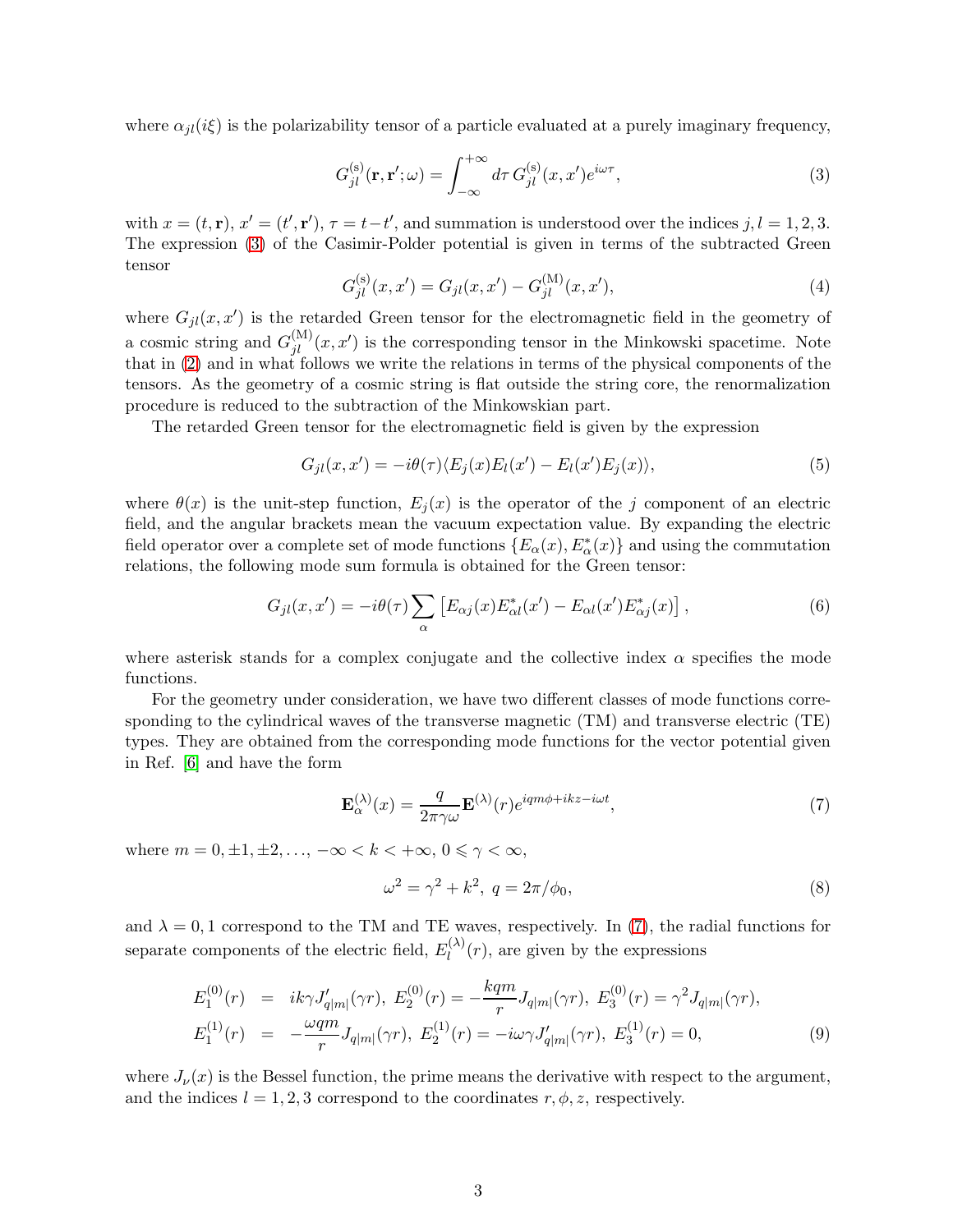Substituting the mode functions [\(7\)](#page-2-1) into the mode sum formula [\(6\)](#page-2-2), the following representation is obtained for the Green tensor:

$$
G_{jl}(x, x') = -i\frac{q\theta(\tau)}{2\pi} \sum_{m=-\infty}^{+\infty} \sum_{\lambda=0,1} \int_{-\infty}^{+\infty} dk \int_0^{\infty} d\gamma \frac{1}{\gamma \omega} \times \left[ e^{iqm\Delta\phi + ik\Delta z - i\omega\tau} E_j^{(\lambda)}(r) E_l^{(\lambda)*}(r') - e^{-iqm\Delta\phi - ik\Delta z + i\omega\tau} E_l^{(\lambda)}(r') E_j^{(\lambda)*}(r) \right], \quad (10)
$$

where  $\Delta \phi = \phi - \phi'$  and  $\Delta z = z - z'$ . By using this representation, the spectral component of the Green tensor, appearing in [\(2\)](#page-1-0), is presented in the form:

$$
G_{jl}(\mathbf{r}, \mathbf{r}'; i\xi) = -\frac{q}{2\pi} \sum_{m=-\infty}^{+\infty} \sum_{\lambda=0,1} \int_{-\infty}^{+\infty} dk \int_0^{\infty} d\gamma \frac{1}{\gamma \omega} \times \left[ E_j^{(\lambda)}(r) E_l^{(\lambda)*}(r') \frac{e^{iqm\Delta\phi + ik\Delta z}}{\omega - i\xi} + E_l^{(\lambda)}(r') E_j^{(\lambda)*}(r) \frac{e^{-iqm\Delta\phi - ik\Delta z}}{\omega + i\xi} \right].
$$
 (11)

By taking into account Eq.  $(9)$ , we find the expressions

<span id="page-3-1"></span>
$$
G_{11}(\mathbf{r}, \mathbf{r}'; i\xi) = \frac{2q}{\pi} \left[ \partial_{\Delta z}^2 B(r, r', \Delta \phi, \Delta z) + \frac{2}{rr'} \partial_{\Delta \phi}^2 A(r, r', \Delta \phi, \Delta z) \right],
$$
  
\n
$$
G_{22}(\mathbf{r}, \mathbf{r}'; i\xi) = \frac{2q}{\pi} [\partial_{\Delta z}^2 B(r, r', \Delta \phi, \Delta z) - 2\partial_r \partial_{r'} A(r, r', \Delta \phi, \Delta z)],
$$
  
\n
$$
G_{33}(\mathbf{r}, \mathbf{r}'; i\xi) = \frac{4q}{\pi} (-\partial_{\Delta z}^2 + \xi^2) A(r, r', \Delta \phi, \Delta z),
$$
\n(12)

for diagonal components and the expressions

<span id="page-3-0"></span>
$$
G_{12}(\mathbf{r}, \mathbf{r}'; i\xi) = \frac{4q}{\pi r r'} \left[ 2\partial_{\xi^2} \partial_{\Delta z}^2 \partial_{\Delta \phi} + r' \partial_{r'} \partial_{\Delta \phi} \right] A(r, r', \Delta \phi, \Delta z),
$$
  
\n
$$
G_{13}(\mathbf{r}, \mathbf{r}'; i\xi) = -\frac{4q}{\pi} \partial_{\Delta z} \partial_r A(r, r', \Delta \phi, \Delta z),
$$
  
\n
$$
G_{23}(\mathbf{r}, \mathbf{r}'; i\xi) = -\frac{4q}{\pi r} \partial_{\Delta \phi} \partial_{\Delta z} A(r, r', \Delta \phi, \Delta z),
$$
\n(13)

for off-diagonal ones. Here we have defined the functions

<span id="page-3-2"></span>
$$
A(r, r', \Delta \phi, \Delta z) = \sum_{m=0}^{\infty} \cos(qm\Delta \phi) \int_0^{\infty} dk \cos(k\Delta z)
$$
  
 
$$
\times \int_0^{\infty} d\gamma \frac{\gamma J_{qm}(\gamma r) J_{qm}(\gamma r')}{\omega^2 + \Omega^2},
$$
  
\n
$$
B(r, r', \Delta \phi, \Delta z) = \sum_{j=\pm 1}^{\infty} \sum_{m=0}^{\infty} \cos(qm\Delta \phi) \int_0^{\infty} dk \cos(k\Delta z)
$$
  
\n
$$
\int_0^{\infty} \gamma I_{q}(\gamma r) \cos(k\Delta z)
$$

$$
\times \int_0^\infty d\gamma \frac{\gamma J_{qm-j}(\gamma r)}{\omega^2 + \Omega^2} J_{qm-j}(\gamma r'),\tag{15}
$$

where the prime on the sign of the sum means that the term  $m = 0$  should be taken with the weight  $1/2$ . The remained off-diagonal components of the Green tensor are obtained from those in [\(13\)](#page-3-0) by using the relation

$$
G_{lj}(\mathbf{r}', \mathbf{r}; -i\xi) = G_{jl}(\mathbf{r}, \mathbf{r}'; i\xi). \tag{16}
$$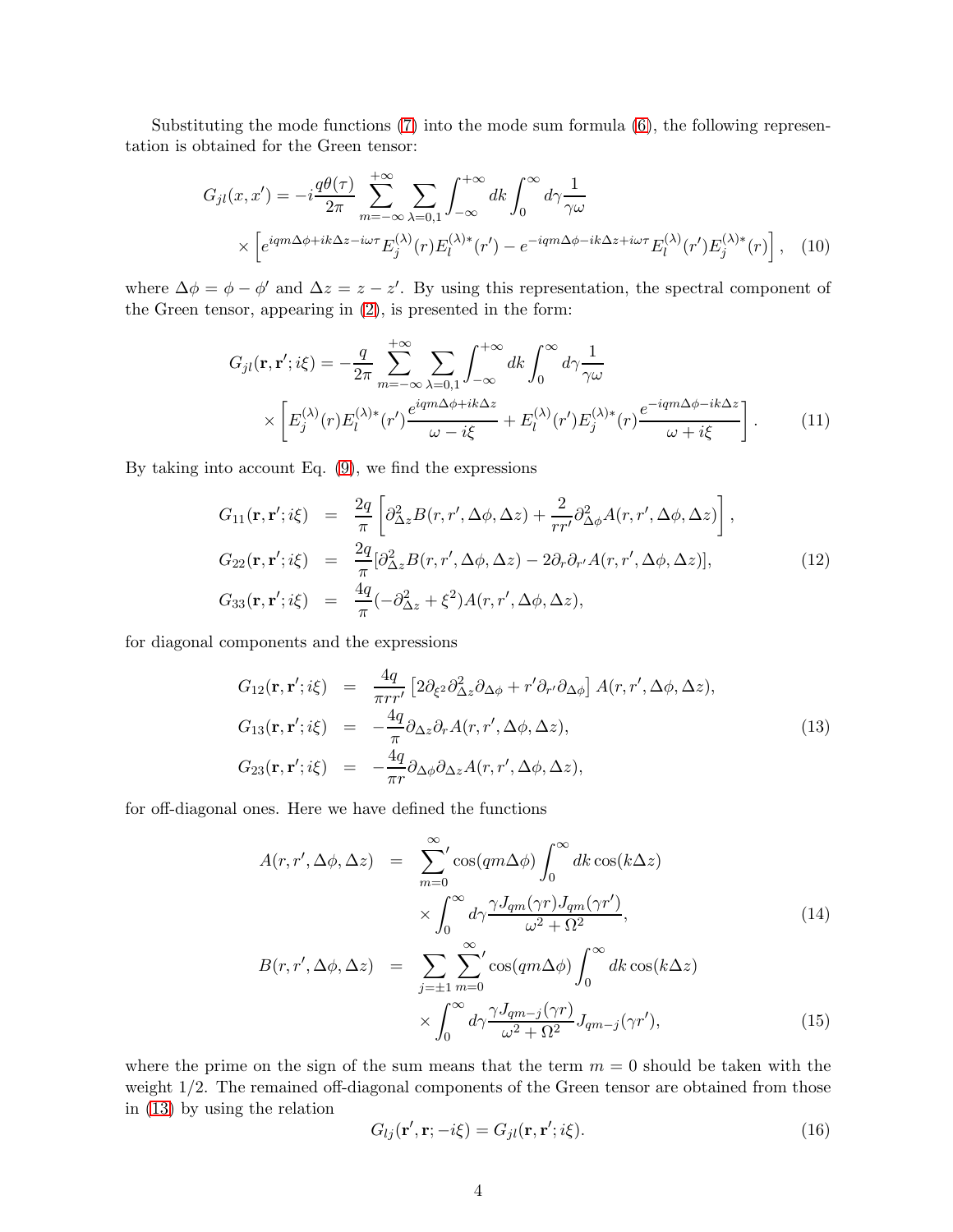In accordance with Eqs. [\(12\)](#page-3-1) and [\(13\)](#page-3-0), the evaluation of the components for the Green tensor is reduced to that for the functions [\(14\)](#page-3-2) and [\(15\)](#page-3-2). The corresponding procedure is described in Appendix. The expressions which will be used below are given by Eqs. [\(67\)](#page-12-0) and [\(72\)](#page-13-2).

For the evaluation of the Casimir-Polder potential by using Eq. [\(2\)](#page-1-0), we need the components of the subtracted Green tensor [\(4\)](#page-2-4) in the coincidence limit:  $\mathbf{r}' \to \mathbf{r}$ . In this limit the Green tensor  $G_{jl}(\mathbf{r}, \mathbf{r}'; i\xi)$  is divergent. In the problem under consideration, the renormalization is reduced to the subtraction of the part corresponding to the Green tensor in the Minkowski spacetime. The components of the Green tensor in a cosmic string geometry are given by [\(12\)](#page-3-1) and [\(13\)](#page-3-0) with the functions  $A(r, r', \Delta\phi, \Delta z)$  and  $B(r, r', \Delta\phi, \Delta z)$  from Eqs. [\(67\)](#page-12-0) and [\(72\)](#page-13-2). As it has been emphasized in Appendix, the  $k = 0$  terms in these expressions coincide with the corresponding components in the Minkowski spacetime. Hence, the subtracted Green tensor is obtained omitting the  $k = 0$  terms in the expressions for  $G_{jl}(\mathbf{r}, \mathbf{r}'; i\xi)$ . It can be seen that in the coincidence limit the corresponding off-diagonal components vanish. Further, in the evaluation of the coincidence limit for  $\partial_{\Delta\phi}^2 A(r, r', \Delta\phi, \Delta z)$ , it is convenient to use the relation

$$
\lim_{\mathbf{r}' \to \mathbf{r}} \partial_{\Delta\phi}^2 A(r, r', \Delta\phi, \Delta z) = -\lim_{\mathbf{r}' \to \mathbf{r}} \left[ r \partial_r (r \partial_r) - 4r^2 \partial_{(\Delta z)^2} (r \partial_r + 1) \right] A(r, r', \Delta\phi, \Delta z).
$$
 (17)

This relation is obtained from the representation [\(63\)](#page-12-1) for the function  $A(r, r', \Delta\phi, \Delta z)$  on using the properties of the modified Bessel function. After a straightforward but long calculation one then obtains the following closed expression for the nonzero components of the subtracted Green tensor in the coincidence limit (no summation over  $l$ ):

<span id="page-4-1"></span>
$$
G_{ll}^{(s)}(\mathbf{r}, \mathbf{r}; i\xi) = 2\xi^3 \left[ \sum_{k=1}^{[q/2]} f_l(2\xi rs_k, s_k) - \frac{q}{\pi} \sin(q\pi) \int_0^\infty dy \frac{f_l(2\xi r \cosh(y), \cosh(y))}{\cosh(2qy) - \cos(q\pi)} \right],\tag{18}
$$

where  $q/2$  means the integer part of  $q/2$  and we have introduced the notation

$$
s_k = \sin(\pi k/q). \tag{19}
$$

In [\(20\)](#page-4-0), the function  $f_l(u, v)$  is defined as

<span id="page-4-0"></span>
$$
f_l(u,v) = e^{-u} \sum_{p=1}^{3} b_{lp}(v) u^{p-4},
$$
\n(20)

with

<span id="page-4-3"></span>
$$
b_{lp}(v) = b_{lp}^{(0)} + b_{lp}^{(1)}v^2,
$$
\n(21)

and with the coefficients

<span id="page-4-2"></span>
$$
b_{lp}^{(0)} = \begin{pmatrix} 1 & 1 & 1 \\ -2 & -2 & 0 \\ 1 & 1 & 1 \end{pmatrix}, b_{lp}^{(1)} = \begin{pmatrix} 1 & 1 & -1 \\ 1 & 1 & -1 \\ 0 & 0 & 0 \end{pmatrix},
$$
 (22)

where the rows and columns are numbered by  $l$  and  $p$  respectively. For integer values of the parameter  $q$ , formula  $(18)$  is reduced to

$$
G_{ll}^{(s)}(\mathbf{r}, \mathbf{r}; i\xi) = \xi^3 \sum_{k=1}^{q-1} f_l(2\xi rs_k, s_k).
$$
 (23)

Note that the first term in the square brackets of  $(18)$  dominates for large values of q.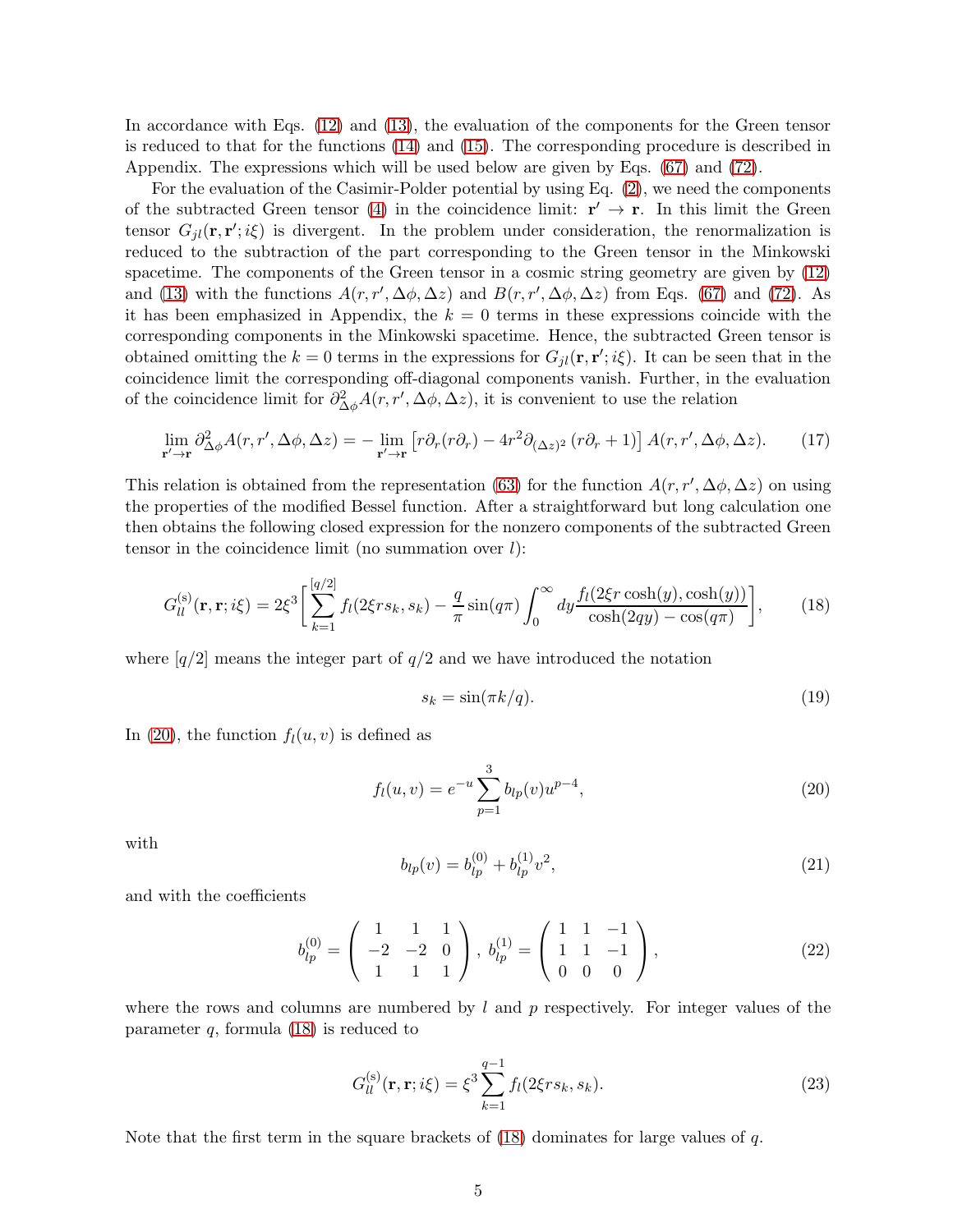#### <span id="page-5-0"></span>3 Casimir-Polder potential

Given the subtracted Green tensor in the coincidence limit of the arguments, we can evaluate the Casimir-Polder potential by using the formula [\(2\)](#page-1-0). By taking into account Eq. [\(18\)](#page-4-1), the potential is expressed as

<span id="page-5-1"></span>
$$
U(\mathbf{r}) = \frac{r^{-4}}{16\pi} \sum_{l,p=1}^{3} \left[ \sum_{k=1}^{[q/2]} \frac{b_{lp}(s_k)}{s_k^4} h_{lp}(2rs_k) - \frac{q}{\pi} \sin(q\pi) \int_0^\infty dy \frac{h_{lp}(2r\cosh y)}{\cosh(2qy) - \cos(q\pi)} \frac{b_{lp}(\cosh y)}{\cosh^4 y} \right],
$$
\n(24)

where we have defined the function

<span id="page-5-6"></span>
$$
h_{lp}(y) = \int_0^\infty dx \ x^{p-1} e^{-x} \alpha_{ll}(ix/y). \tag{25}
$$

For integer values of  $q$  the expression for the potential takes the form

<span id="page-5-7"></span>
$$
U(\mathbf{r}) = \frac{r^{-4}}{32\pi} \sum_{k=1}^{q-1} \sum_{l,p=1}^{3} \frac{b_{lp}(s_k)}{s_k^4} h_{lp}(2rs_k).
$$
 (26)

The Casimir-Polder potential, given by Eq. [\(24\)](#page-5-1), depends on the distance from the string an on the angles determining the orientation of the principal axes of the polarizabiltiy tensor with respect to the cosmic string. These angles enter in the formula through the components  $\alpha_{ll}(i\xi)$ of the polarizability tensor in the cylindrical coordinates  $(r, \phi, z)$  with the z-axis along the string.

In order to make the dependence on the orientation of the microparticle more explicit, we introduce the Cartesian coordinates  $x'_{l} = (x', y', z')$  with the axes directed along the principal axes of the polarizability tensor. For the polarizability tensor in this coordinates one has:

<span id="page-5-2"></span>
$$
\alpha'_{lm}(\omega) = \text{diag}(\alpha_1(\omega), \alpha_2(\omega), \alpha_3(\omega)),\tag{27}
$$

where  $\alpha_l(\omega)$  are the corresponding eigenvalues. In addition, we introduce an intermediate Cartesian coordinates  $x_l'' = (x'', y'', z'')$  with the z''-axis along the string and with the particle location at  $(r, 0, 0)$ . Introducing the coefficients  $\beta_{lm}$  in accordance with  $x_l'' = r\delta_{l1} + \sum_{m=1}^3 \beta_{lm} x_m'$ , it can be seen that (no summation over  $l$ )

<span id="page-5-5"></span>
$$
\alpha_{ll}(\omega) = \sum_{m=1}^{3} \beta_{lm}^2 \alpha_m(\omega). \tag{28}
$$

The coefficients  $\beta_{lm}$ , with  $\sum_{m=1}^{3} \beta_{lm}^2 = 1$ , can be given in terms of the Euler angles determining the orientation of the coordinate system  $x'_{l}$  with respect to the system  $x''_{l}$ . For an isotropic particle with  $\alpha_m(\omega) \equiv \alpha(\omega)$  one has  $\alpha_{ll}(\omega) = \alpha(\omega)$ . The general expression for the matrix  $\beta_{lm}$ can be found, for example, in [\[18\]](#page-15-0).

Here we shall consider an important special case of [\(27\)](#page-5-2) with

<span id="page-5-4"></span>
$$
\alpha_1(\omega) = \alpha_2(\omega). \tag{29}
$$

In this case the Casimir-Polder potential in Eq. [\(24\)](#page-5-1) has the form  $\sum_{l,m=1}^{3} a_{lm} \beta_{lm}^2$  with  $a_{l1} = a_{l2}$ . Now, it can be seen that

$$
\sum_{m=1}^{3} a_{lm} \beta_{lm}^2 = a_{l1} - (a_{l1} - a_{l3}) \beta_{l3}^2,
$$
\n(30)

where

<span id="page-5-3"></span>
$$
\beta_{13} = \cos \alpha \sin \beta, \ \beta_{23} = \sin \alpha \sin \beta, \ \beta_{33} = \cos \beta. \tag{31}
$$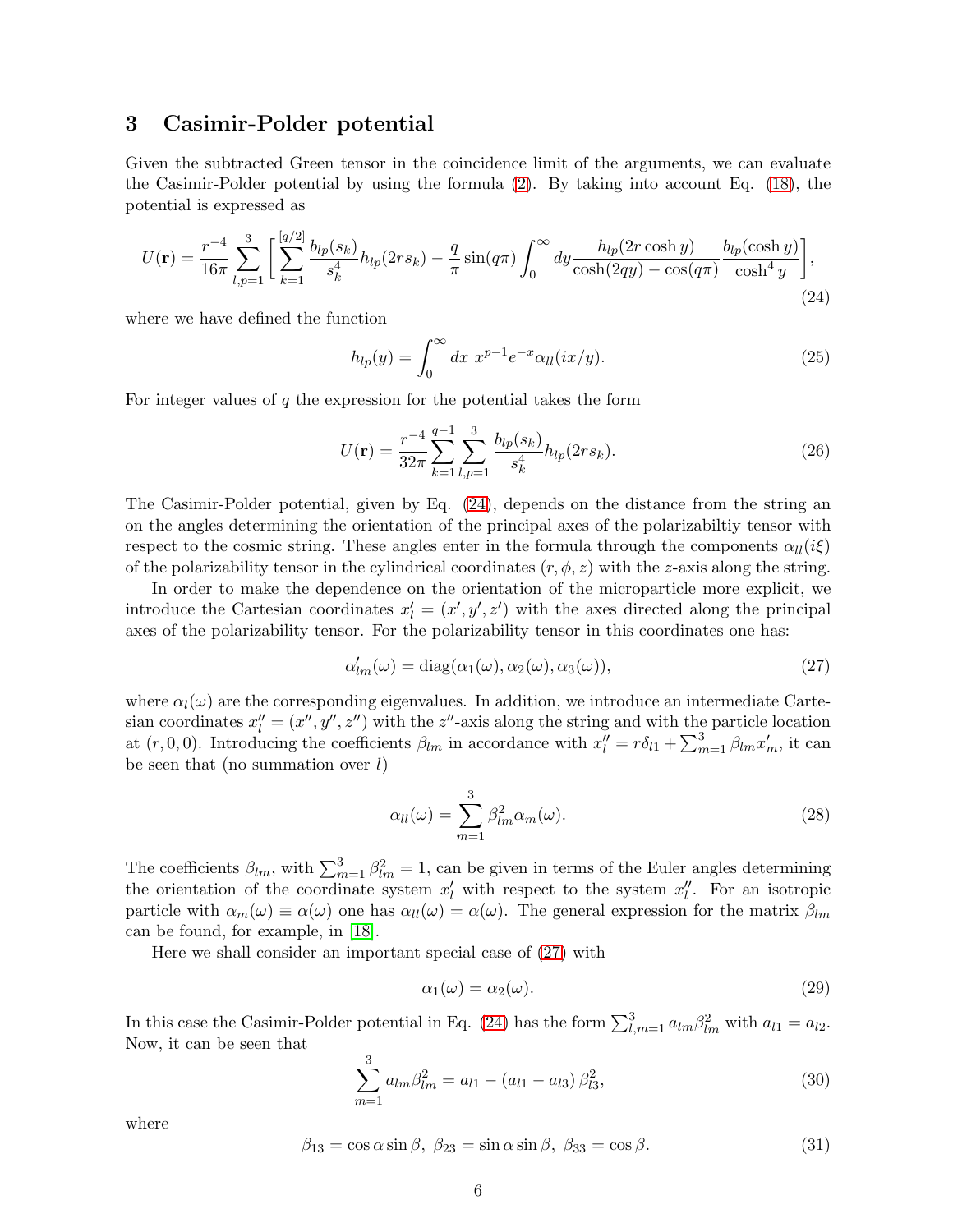In [\(31\)](#page-5-3),  $\beta$  is the angle between the principal axis z' of the polarizability tensor and the axis of the cosmic string,  $\alpha$  is the angle between the intersection line of the planes  $(x', y')$  and  $(x'', y'')$  and the axis  $y''$ . The potential does not depend on the third Euler angle. The latter is a consequence of the symmetry [\(29\)](#page-5-4).

Let us consider the asymptotic of the general formula  $(24)$  at large distances from the string. By taking into account that for  $y \gg 1$  one has

$$
h_{lp}(y) \approx \alpha_{ll}(0)\Gamma(p),\tag{32}
$$

with  $\alpha_{ll}(0)$  being the static polarizability of a particle, the potential is presented in the form

<span id="page-6-0"></span>
$$
U(\mathbf{r}) \approx \frac{1}{16\pi r^4} \sum_{l,p=1}^{3} \Gamma(p) \alpha_{ll}(0) \left[ b_{lp}^{(0)} g_4(q) + b_{lp}^{(1)} g_2(q) \right]. \tag{33}
$$

Here we have introduce the notation

<span id="page-6-2"></span>
$$
g_n(q) = \sum_{k=1}^{\left[q/2\right]} s_k^{-n} - \frac{q}{\pi} \sin(q\pi) \int_0^\infty dy \frac{\cosh^{-n}(y)}{\cosh(2qy) - \cos(q\pi)}.
$$
 (34)

For the functions  $g_n(q)$  in [\(33\)](#page-6-0) one has the following expressions

$$
g_2(q) = \frac{q^2 - 1}{6}, \ g_4(q) = \frac{(q^2 - 1)(q^2 + 11)}{90}.
$$
 (35)

By taking into account the expressions [\(22\)](#page-4-2) of the coefficients, for the potential at large distances one gets (note that  $\sum_{p=1}^{3} \Gamma(p) b_{lp}^{(1)} = 0$ ):

<span id="page-6-3"></span>
$$
U(\mathbf{r}) \approx \frac{\left(q^2 - 1\right)\left(q^2 + 11\right)}{360\pi r^4} \left[\alpha_{11}(0) - \alpha_{22}(0) + \alpha_{33}(0)\right].\tag{36}
$$

This expression coincides with the result given in [\[16\]](#page-14-13) (with the coefficient corrected) for the static limit. In particular, for an isotropic polarizability the corresponding force is repulsive. In the special case [\(29\)](#page-5-4), by taking into account Eqs. [\(28\)](#page-5-5) and [\(31\)](#page-5-3), we find the asymptotic expression

<span id="page-6-1"></span>
$$
U(\mathbf{r}) \approx \frac{\left(q^2 - 1\right)\left(q^2 + 11\right)}{360\pi r^4} \left[\alpha_3(0) + 2\left(\alpha_1(0) - \alpha_3(0)\right)\sin^2\alpha\sin^2\beta\right].\tag{37}
$$

If  $\alpha_3(0) > \alpha_1(0)$ , with dependence on the orientation of the principal axes of the polarizability tensor with respect to the cosmic string, the force corresponding to Eq. [\(37\)](#page-6-1) can be either attractive or repulsive.

In the case of isotropic polarizability,  $\alpha_{jl}(\omega) = \delta_{jl}\alpha(\omega)$ , the function  $h_{lp}(v)$  in general formula  $(24)$  does not depend on l and we can explicitly sum over l. Introducing the notation

$$
b_p(v) = \sum_{l=1}^{3} b_{lp}(v),
$$
\n(38)

the expression for the Casimir-Polder potential in the isotropic case is obtained from [\(24\)](#page-5-1) by the replacement

$$
\sum_{l=1}^{3} b_{lp}(v)h_{lp}(2rv) \to b_p(v)h_p(2rv),
$$
\n(39)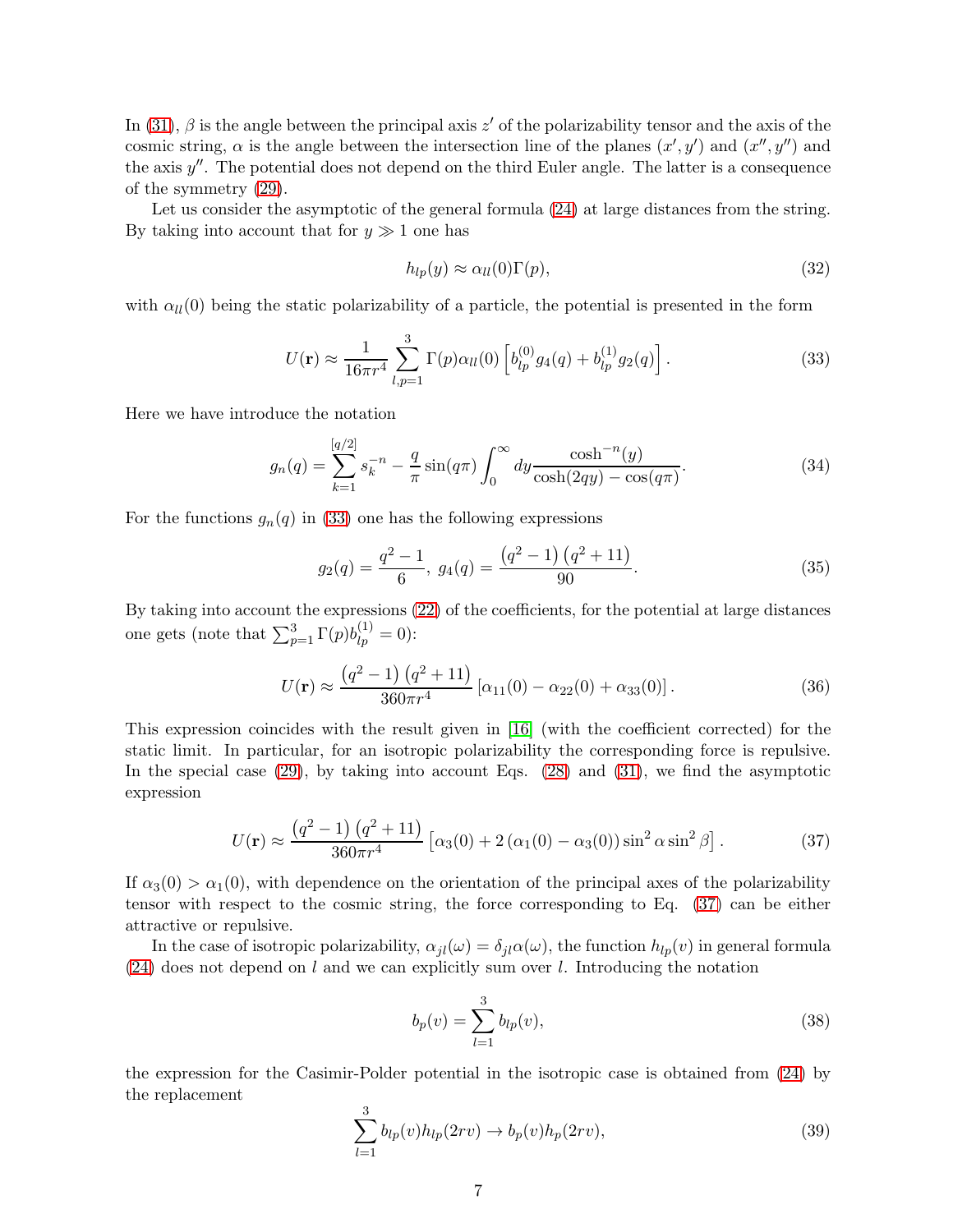with  $h_p(y) = \int_0^\infty dx \ x^{p-1} e^{-x} \alpha(ix/y)$ . For the functions  $b_p(v)$  one has

<span id="page-7-4"></span>
$$
b_1(v) = b_2(v) = 2v^2, \ b_3(v) = 2 - 2v^2. \tag{40}
$$

Now we return to the general formula [\(24\)](#page-5-1) for the Casimir-Polder potential. For the further transformation of the corresponding expression the polarizability tensor should be specified. For the functions  $\alpha_m(\omega)$  in [\(27\)](#page-5-2) we use the anisotropic oscillator model:

$$
\alpha_m(i\xi) = \sum_j \frac{g_j^{(m)}}{\omega_j^{(m)2} + \xi^2},\tag{41}
$$

where  $\omega_i^{(m)}$  $j^{(m)}$  and  $g_j^{(m)}$  $j_j^{(m)}$  are the oscillator frequencies and strengths, respectively. This model for the dynamic polarizability works well over a wide range of separations. Now, by taking into account [\(28\)](#page-5-5), the functions in [\(25\)](#page-5-6) are presented in the form

<span id="page-7-1"></span>
$$
h_{lp}(y) = y^2 \sum_{m=1}^{3} \sum_{j} g_j^{(m)} \beta_{lm}^2 B_p(y \omega_j^{(m)}).
$$
 (42)

with the notation

<span id="page-7-0"></span>
$$
B_p(z) = \int_0^\infty dx \frac{x^{p-1}e^{-x}}{x^2 + z^2}.
$$
\n(43)

The expression for the integral in [\(43\)](#page-7-0) for general p can be found in [\[19\]](#page-15-1). In the cases needed in [\(42\)](#page-7-1) one has

<span id="page-7-2"></span>
$$
B_1(z) = z^{-1} [\sin(z)ci(z) - \cos(z)si(z)],
$$
  
\n
$$
B_2(z) = -\cos(z)ci(z) - \sin(z)si(z),
$$
  
\n
$$
B_3(z) = -z [\sin(z)ci(z) - \cos(z)si(z)] + 1.
$$
\n(44)

The functions in the right-hand side of Eq. [\(44\)](#page-7-2) are defined as

$$
\operatorname{ci}(x) = -\int_x^\infty \frac{\cos t}{t} dt, \quad \operatorname{si}(x) = \operatorname{Si}(x) - \pi/2 = -\int_x^\infty \frac{\sin t}{t} dt. \tag{45}
$$

As a result, for the Casimir-Polder potential we find the following expressions

<span id="page-7-3"></span>
$$
U(\mathbf{r}) = \frac{1}{4\pi r^2} \sum_{l,m,p=1}^{3} \sum_{j} g_j^{(m)} \beta_{lm}^2 \left[ \sum_{k=1}^{[q/2]} \frac{b_{lp}(s_k)}{s_k^2} B_p(2r\omega_j^{(m)}s_k) - \frac{q}{\pi} \sin(q\pi) \int_0^\infty dy \frac{B_p(2r\omega_j^{(m)}\cosh y)}{\cosh(2qy) - \cos(q\pi)} \frac{b_{lp}(\cosh y)}{\cosh^2 y} \right],
$$
(46)

where the functions  $b_{lp}(v)$  are defined by Eq. [\(21\)](#page-4-3). For the isotropic case the corresponding formula is obtained from [\(46\)](#page-7-3) by the replacement

$$
\sum_{l,m=1}^{3} \beta_{lm}^2 b_{lp}(v) B_p(2rv\omega_j^{(m)}) \to b_p(v) B_p(2rv\omega_j),\tag{47}
$$

with the functions  $b_p(v)$  given by [\(40\)](#page-7-4).

The characteristic length scale in the problem at hand is given by the wavelengths corresponding to oscillator frequencies  $\omega_i^{(m)}$  $j^{(m)}$ . At small distances from the string,  $r \ll 1/\omega_j^{(m)}$ , the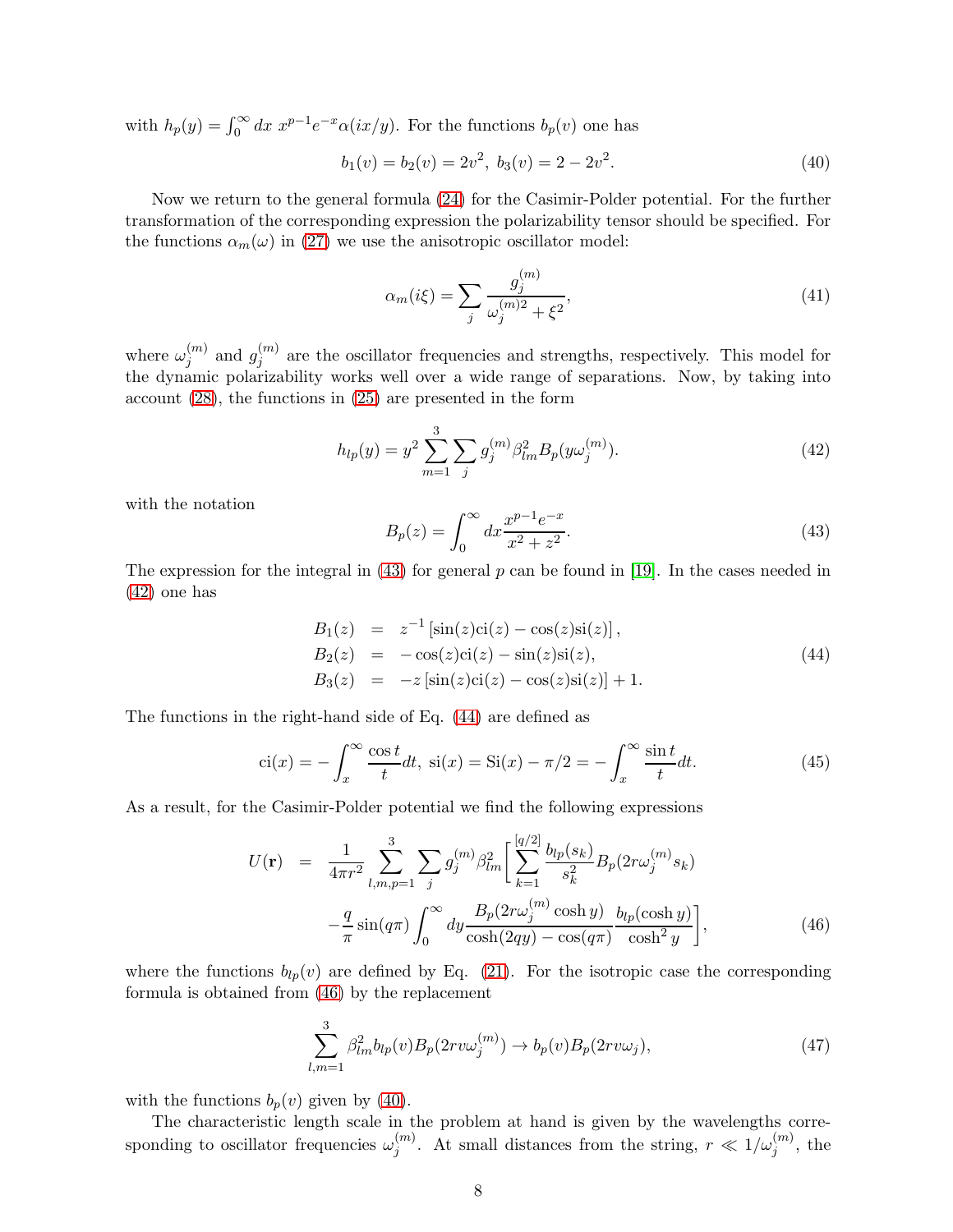dominant contribution in [\(46\)](#page-7-3) comes from the term with  $p = 1$ . By taking into account that for  $z \ll 1$  one has  $B_1(z) \approx \pi/(2z)$ , in the leading order, for the potential one finds

<span id="page-8-1"></span>
$$
U(\mathbf{r}) \approx \frac{1}{16r^3} \sum_{l,m=1}^{3} \sum_{j} \eta_j^{(m)} \beta_{lm}^2 [b_{l1}^{(0)} g_3(q) + b_{l1}^{(1)} g_1(q)], \qquad (48)
$$

where the function  $g_n(q)$  is defined in Eq. [\(34\)](#page-6-2),

$$
b_{l1}^{(0)} = (1, -2, 1), \ b_{l1}^{(1)} = (1, 1, 0), \tag{49}
$$

and we have introduced the notation

$$
\eta_j^{(m)} = g_j^{(m)} / \omega_j^{(m)}.
$$
\n(50)

Note that for odd values of n we have no closed expressions for  $g_n(q)$ . The dependence of the asymptotic expression [\(48\)](#page-8-1) on the orientation of the polarizability tensor principal axes is simplified in the special case [\(29\)](#page-5-4):

$$
U(\mathbf{r}) \approx \frac{1}{16r^3} \sum_{j} \left\{ 2\eta_j^{(1)} g_1(q) + (\eta_j^{(3)} - \eta_j^{(1)}) [g_1(q)\sin^2\beta + g_3(q)(1 - 3\sin^2\alpha\sin^2\beta)] \right\}.
$$
 (51)

With dependence of the orientation and on the values of  $\eta_i^{(m)}$  $j_j^{(m)}$ , the corresponding force can be either repulsive or attractive. Moreover, we can have a situation where the Casimir-Polder force in retarded and non-retarded regimes has opposite signs. In the isotropic case the asymptotic expression [\(48\)](#page-8-1) reduces to

<span id="page-8-3"></span>
$$
U(\mathbf{r}) \approx \frac{g_1(q)}{8r^3} \sum_j \frac{g_j}{\omega_j},\tag{52}
$$

<span id="page-8-0"></span>and the corresponding force is repulsive.

### 4 Casimir-Polder force

Now we consider the Casimir-Polder force,  $\mathbf{F} = -\nabla U$ . This force is perpendicular to the string and is directed along the radial direction with the unit vector  $\mathbf{n}_r$ :  $\mathbf{F} = F_r \mathbf{n}_r$ . In the general case of the polarizability tensor, by taking into account the expression [\(24\)](#page-5-1) for the potential, one gets

<span id="page-8-2"></span>
$$
F_r = -\frac{r^{-5}}{16\pi} \sum_{p=1}^{4} \left[ \sum_{k=1}^{[q/2]} \frac{c_{lp}(s_k)}{s_k^4} h_{lp}(2rs_k) -\frac{q}{\pi} \sin(q\pi) \int_0^\infty dy \frac{h_{lp}(2r\cosh y)}{\cosh(2qy) - \cos(q\pi)} \frac{c_{lp}(\cosh y)}{\cosh^4 y} \right].
$$
 (53)

In this formula we have defined

$$
c_{lp}(v) = c_{lp}^{(0)} + c_{lp}^{(1)}v^2,
$$
\n(54)

with the matrices for the coefficients

$$
c_{lp}^{(0)} = \begin{pmatrix} -3 & -3 & -2 & -1 \\ 6 & 6 & 2 & 0 \\ -3 & -3 & -2 & -1 \end{pmatrix}, \ c_{lp}^{(1)} = \begin{pmatrix} -3 & -3 & 0 & 1 \\ -3 & -3 & 0 & 1 \\ 0 & 0 & 0 & 0 \end{pmatrix}.
$$
 (55)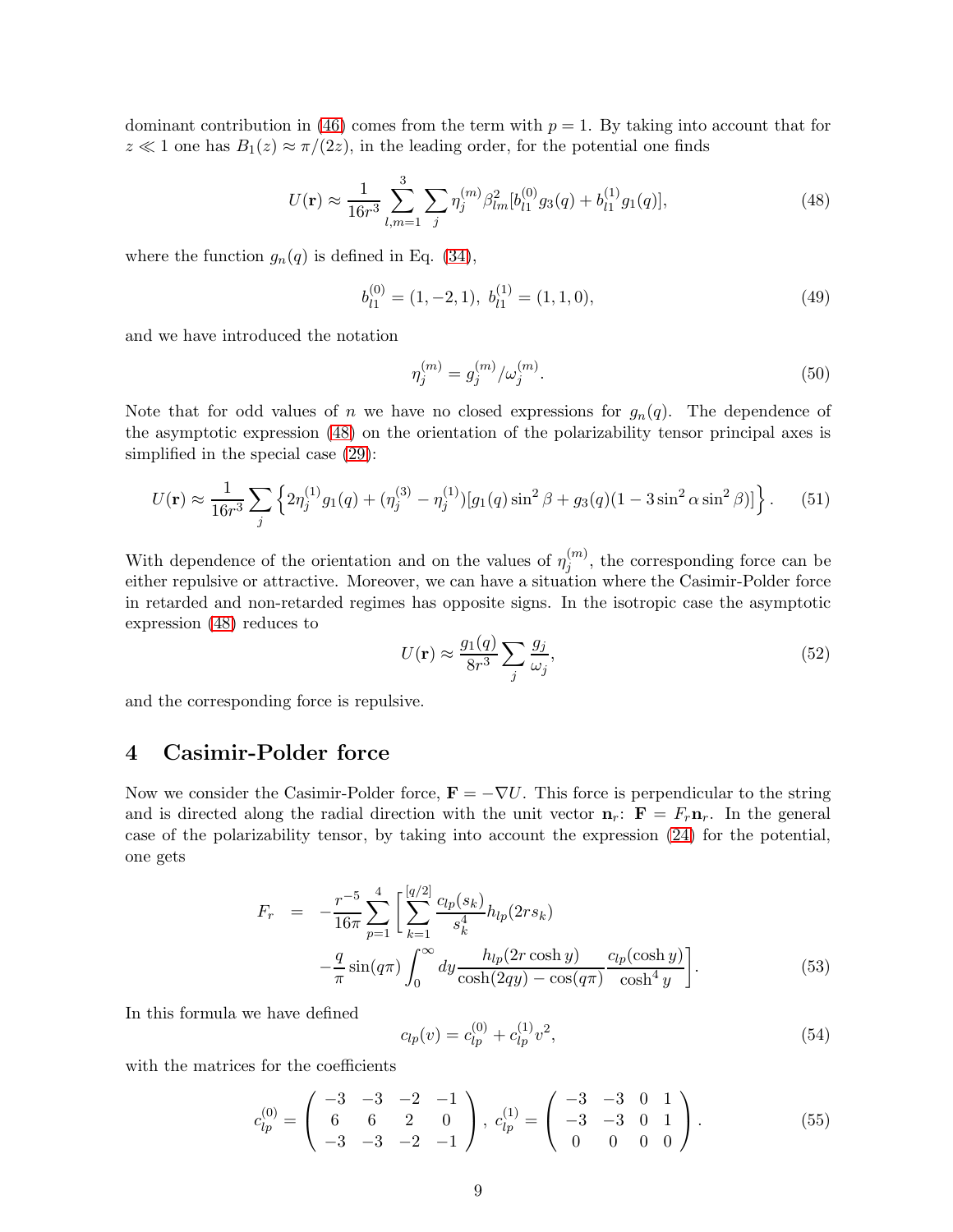The asymptotic expression for the force at large distances is directly obtained from [\(36\)](#page-6-3) and the Casimir-Polder force behaves as  $1/r^5$  power law (retarded regime). In dependence of the eigenvalues for the polarizability tensor and of the orientation of the principal axes, the Casimir-Polder force can be either repulsive or attractive. In the case of isotropic polarizability, the correspond-ing formula is obtained from [\(53\)](#page-8-2) by the replacement  $\sum_{l=1}^{3} c_{lp}(v)h_{lp}(2rv) \to c_p(v)h_p(2rv)$ , where  $c_p(v) = \sum_{l=1}^3 c_{lp}(v)$ . The functions  $c_p(v)$  are given by

<span id="page-9-1"></span>
$$
c_1(v) = c_2(v) = -6v^2, \ c_3(v) = -2, \ c_4(v) = -2 + 2v^2. \tag{56}
$$

Note that in the closely related geometry of a perfectly conducting wedge the Casimir-Polder force has both radial and azimuthal components. In the static limit and for an isotropic polarizability tensor, this force has been considered in [\[20\]](#page-15-2). In particular, it has been shown that the radial component corresponds to an attractive force towards the cusp of the wedge. The most favorable case for Casimir-Polder repulsion, where the atom is only polarizable in the z direction, has been recently investigated in [\[15\]](#page-14-12). In the geometry of a wedge, the force on the atom for both retarded and non-retarded regimes is discussed in [\[21\]](#page-15-3) for integer values of  $\pi/\phi_0$ with  $\phi_0$  being the opening angle of the wedge.

In the oscillator model, on the base of [\(46\)](#page-7-3), for the force we find the following expression

<span id="page-9-0"></span>
$$
F_r = -\frac{1}{4\pi r^3} \sum_{l,m=1}^3 \sum_{p=1}^4 \sum_j g_j^{(m)} \beta_{lm}^2 \left[ \sum_{k=1}^{[q/2]} \frac{c_{lp}(s_k)}{s_k^2} B_p(2r\omega_j^{(m)}s_k) -\frac{q}{\pi} \sin(q\pi) \int_0^\infty dy \frac{B_p(2r\omega_j^{(m)}\cosh y)}{\cosh(2qy) - \cos(q\pi)} \frac{c_{lp}(\cosh y)}{\cosh^2 y} \right],
$$
(57)

where the functions  $B_p(z)$ ,  $p = 1, 2, 3$ , are given by Eq. [\(44\)](#page-7-2) and

$$
B_4(z) = -z^2 B_2(z) + 1.
$$
\n(58)

At distances from the string smaller than the relevant transition wavelengths, the corresponding asymptotic is easily obtained from  $(52)$  and the force scales as  $1/r<sup>4</sup>$ . For integer values of the parameter  $q$ , the formulas for the potential and force are obtained from  $(46)$ ,  $(53)$ , and  $(57)$ omitting the integral terms and making the replacement (see also [\(26\)](#page-5-7))

$$
\sum_{k=1}^{[q/2]} \to \frac{1}{2} \sum_{k=1}^{q-1}.
$$
\n(59)

In the case of isotropic polarizability with oscillator frequencies  $\omega_i$  and oscillator strengths  $g_j$ , the formula for the Casimir-Polder force takes the form

<span id="page-9-2"></span>
$$
F_r = -\frac{1}{4\pi r^3} \sum_{p=1}^{4} \sum_{j} g_j \left[ \sum_{k=1}^{[q/2]} \frac{c_p(s_k)}{s_k^2} B_p(2r\omega_j s_k) -\frac{q}{\pi} \sin(q\pi) \int_0^\infty dy \frac{B_p(2r\omega_j \cosh y)}{\cosh(2qy) - \cos(q\pi)} \frac{c_p(\cosh y)}{\cosh^2 y} \right],
$$
(60)

with the functions  $c_p(v)$  defined by Eq. [\(56\)](#page-9-1). Note that in accordance with (56) one has  $c_p(s_k)$  < 0 and, hence, the first term in the square brackets of [\(60\)](#page-9-2) is always negative. This term dominates and the Casimir-Polder force in the isotropic case is always repulsive. In figure [1](#page-10-0) the Casimir-Polder force [\(60\)](#page-9-2) is plotted as a function of the distance for separate values of q. The single oscillator model is used with isotropic polarizability and with the parameters  $g_j = g$ ,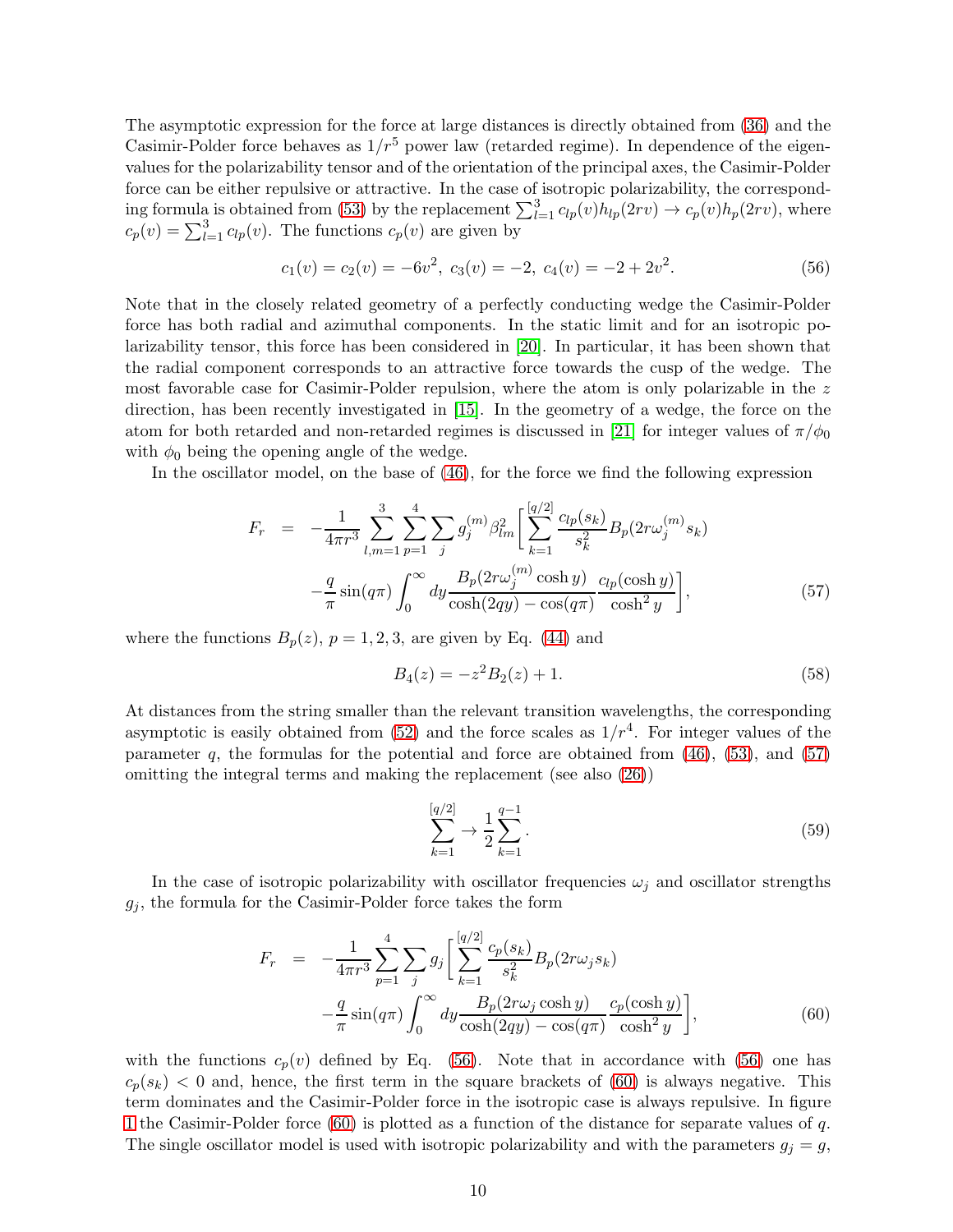

<span id="page-10-0"></span>Figure 1: The Casimir-Polder force as a function of the distance from the string for separate values of  $q$  (numbers near the curves).



<span id="page-10-1"></span>Figure 2: The Casimir-Polder force as a function of the parameter  $q$  for a fixed separation from the string corresponding to  $\omega_0 r = 1$ .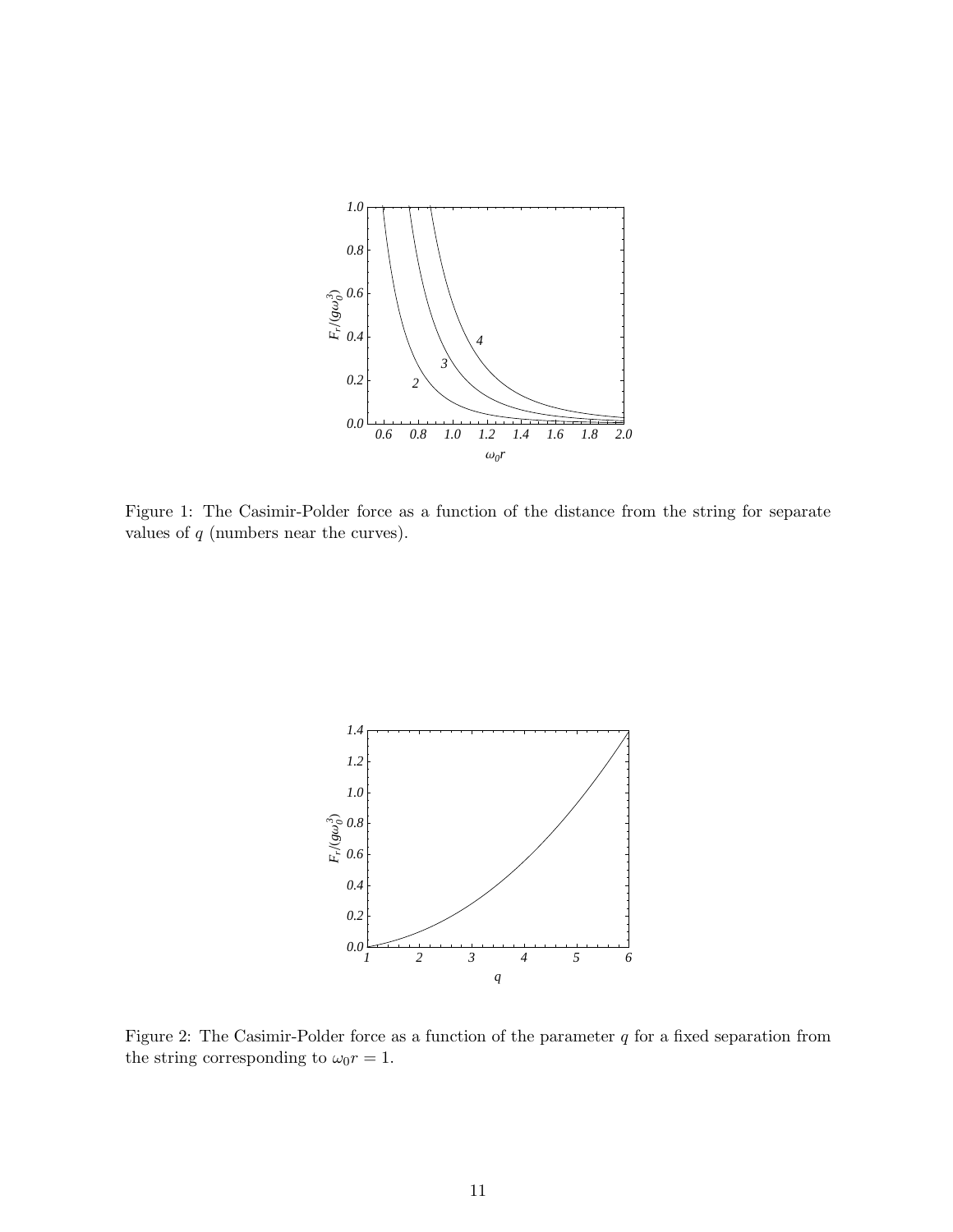$\omega_i = \omega_0$ . Figure [2](#page-10-1) shows the Casimir-Polder force in terms of the parameter q for fixed value of the distance from the string, corresponding to  $\omega_0 r = 1$ 

Note that the dependence of the Casimir-Polder potential on the orientation of the polarizability tensor principal axes with respect to the string will also lead to the moment of force acting on the particle. This moment is obtained differentiating the potential with respect to the respective angles. As a consequence, the influence of the cosmic string on the system of particles with anisotropic polarizability results in the macroscopic polarization.

#### <span id="page-11-0"></span>5 Conclusion

In the present paper we have investigated the Casimir-Polder force acting on a polarizable microparticle placed near an infinitely thin straight cosmic string. As the first step in the evaluation of this force for the general case of anisotropic polarizability tensor, we have considered the retarded Green tensor for the electromagnetic field. By using the mode sum formula we have evaluated all components of this tensor. They are expressed in terms of two functions [\(14\)](#page-3-2) and [\(15\)](#page-3-2). Employing the summation formula [\(64\)](#page-12-2), the representations of these functions are obtained in which the parts corresponding to the geometry of the Minkowski spacetime are explicitly extracted. The renormalization of the Green tensor in the coincidence limit of the spatial arguments is reduced to the omitting of these parts and the renormalized Green tensor is given by expression [\(18\)](#page-4-1).

The investigation of the Casimir-Polder interaction between the string and a polarizable microparticle, based on the expression for the Green tensor, is given in sections [3](#page-5-0) and [4.](#page-8-0) For the general case of the polarizability tensor, the Casimir-Polder potential and force are given by the expressions [\(24\)](#page-5-1) and [\(53\)](#page-8-2), respectively. The force depends on the distance from the string and on the angles determining the orientation of the principal axes of the polarizabiltiy tensor with respect to the cosmic string. These angles enter in the general formulas through the coefficients  $\beta_{lm}$  in Eq. [\(28\)](#page-5-5). In dependence of the eigenvalues for the polarizability tensor and of the orientation of the principal axes, the Casimir-Polder force can be either repulsive or attractive. Moreover, there are situations where the force changes the sign with separation. For an isotropic polarizability tensor the force is always repulsive. At large distances from the string (retarded regime), the dominant contribution to the Casimir-Polder potential comes from low frequencies and in the leading order the potential is given by Eq. [\(36\)](#page-6-3). The Casimir-Polder force behaves as  $1/r^5$  power law. When the two eigenvalues of the polarizability tensor are equal, the explicit dependence on the orientation of the particle is given by formula [\(37\)](#page-6-1). In the special case of the anisotropic oscillator model for the polarizability tensor, the general formulas for the Casimir-Polder potential and force are specified to Eqs. [\(46\)](#page-7-3) and [\(57\)](#page-9-0). In particular, at distances from the string smaller than the relevant transition wavelengths (non-retarded regime) the force scales as  $1/r^4$  power law. In the case of anisotropic polarizability, the dependence of the Casimir-Polder potential on the orientation of the polarizability tensor principal axes will also lead to the moment of force acting on the particle. This results in the macroscopic polarization induced by the string in the system of polarizable particles.

Generalizing the results of Ref. [\[22\]](#page-15-4), we can study the Casimir-Polder interaction for the geometry of a metallic cylindrical shell with the cosmic string along its axis. The corresponding mode functions are given in [\[6\]](#page-14-3). The results of this investigation will be reported elsewhere. As it already has been discussed in [\[6\]](#page-14-3), from the point of view of the physics in the region outside the string core, the geometry with a cylindrical boundary can be viewed as a simplified model for the superconducting string, in which the string core in what concerns its superconducting effects is taken to be an ideal conductor.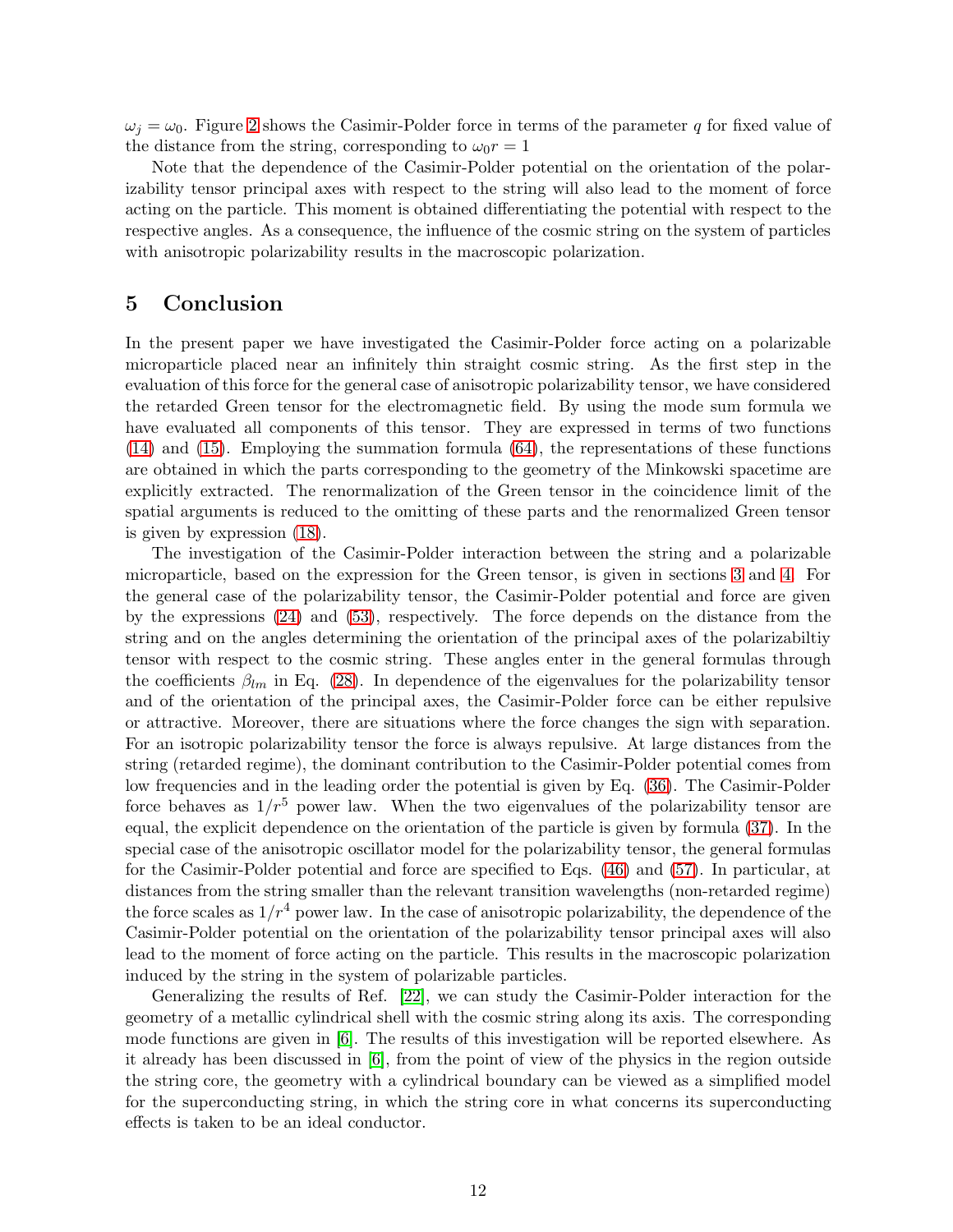#### Acknowledgments

A.A.S. was partially supported by PVE/CAPES Program (Brazil). A.A.S. gratefully acknowledges the hospitality of the Federal University of Paraíba (João Pessoa, Brazil) where part of this work was done.

# A Evaluation of the functions

In this section, the representations are derived for the functions, appearing in the expressions [\(12\)](#page-3-1) and [\(13\)](#page-3-0) for the components of the Green tensor. First we consider the function  $A(r, r', \Delta\phi, \Delta z)$ , defined by [\(14\)](#page-3-2). As the first step we use the relation

<span id="page-12-3"></span>
$$
\frac{1}{\omega^2 + \xi^2} = \int_0^\infty dx \, e^{-(\omega^2 + \xi^2)x}.\tag{61}
$$

Substituting this into [\(14\)](#page-3-2), the integral over  $\gamma$  is performed with the help of the formula [\[19\]](#page-15-1)

$$
\int_0^\infty d\gamma \gamma J_{qm}(\gamma r) J_{qm}(\gamma r') e^{-\gamma^2 x} = \frac{1}{2x} \exp\left(-\frac{r^2 + r'^2}{4x}\right) I_{qm}\left(\frac{rr'}{2x}\right). \tag{62}
$$

After integrating over k and changing the integration variable to  $y = 1/(2x)$ , we find the following representation

<span id="page-12-1"></span>
$$
A(r, r', \Delta \phi, \Delta z) = \sqrt{\frac{\pi}{8}} \int_0^\infty \frac{dy}{y^{1/2}} \exp\left(-\frac{r^2 + r'^2 + (\Delta z)^2}{2} y - \frac{\xi^2}{2y}\right)
$$

$$
\times \sum_{m=0}^\infty \cos(qm\Delta\phi) I_{qm} (yrr'). \tag{63}
$$

For the summation of the series in this expression we use the formula (see also [\[23\]](#page-15-5))

<span id="page-12-2"></span>
$$
\sum_{m=0}^{\infty} ' \cos(qm\Delta\phi) I_{qm}(w) = \frac{1}{2q} \sum_{k} e^{w \cos(2k\pi/q - \Delta\phi)} - \frac{1}{4\pi} \sum_{j=\pm 1} \int_0^{\infty} dx \frac{\sin(q\pi + iq\Delta\phi)e^{-w \cosh x}}{\cosh(qx) - \cos(q\pi + iq\Delta\phi)},
$$
\n(64)

where in the first term on the right-hand side the summation goes under the condition

$$
-q/2 + q\Delta\phi/(2\pi) \leq k \leq q/2 + q\Delta\phi/(2\pi). \tag{65}
$$

The formula [\(64\)](#page-12-2) is obtained on the base of the integral representation 9.6.20 from [\[24\]](#page-15-6) for the modified Bessel function  $I_{qm}(w)$ . For integer values of q, formula [\(64\)](#page-12-2) reduces to the known result [\[19,](#page-15-1) [25\]](#page-15-7)

$$
\sum_{m=0}^{\infty} ' \cos(qm\Delta\phi) I_{qm}(w) = \frac{1}{2q} \sum_{k=0}^{q-1} e^{w \cos(2k\pi/q - \Delta\phi)}.
$$
 (66)

The application of formula  $(64)$  to the series in  $(63)$ , after the integration over y, leads to the following final expression:

<span id="page-12-0"></span>
$$
A(r, r', \Delta\phi, \Delta z) = \frac{\pi}{4q} \bigg[ \sum_{k} \frac{e^{-\xi u_k}}{u_k} - \frac{q}{2\pi} \sum_{j=\pm 1} \int_0^\infty dx \frac{\sin(q\pi + iq\Delta\phi)e^{-\xi v(x)}/v(x)}{\cosh(qx) - \cos(q\pi + iq\Delta\phi)} \bigg].
$$
 (67)

where we have defined

<span id="page-12-4"></span>
$$
u_k = \sqrt{r^2 + r'^2 + (\Delta z)^2 - 2rr'\cos(2\pi k/q - \Delta\phi)},
$$
  
\n
$$
v(x) = \sqrt{r^2 + r'^2 + (\Delta z)^2 + 2rr'\cosh x}.
$$
\n(68)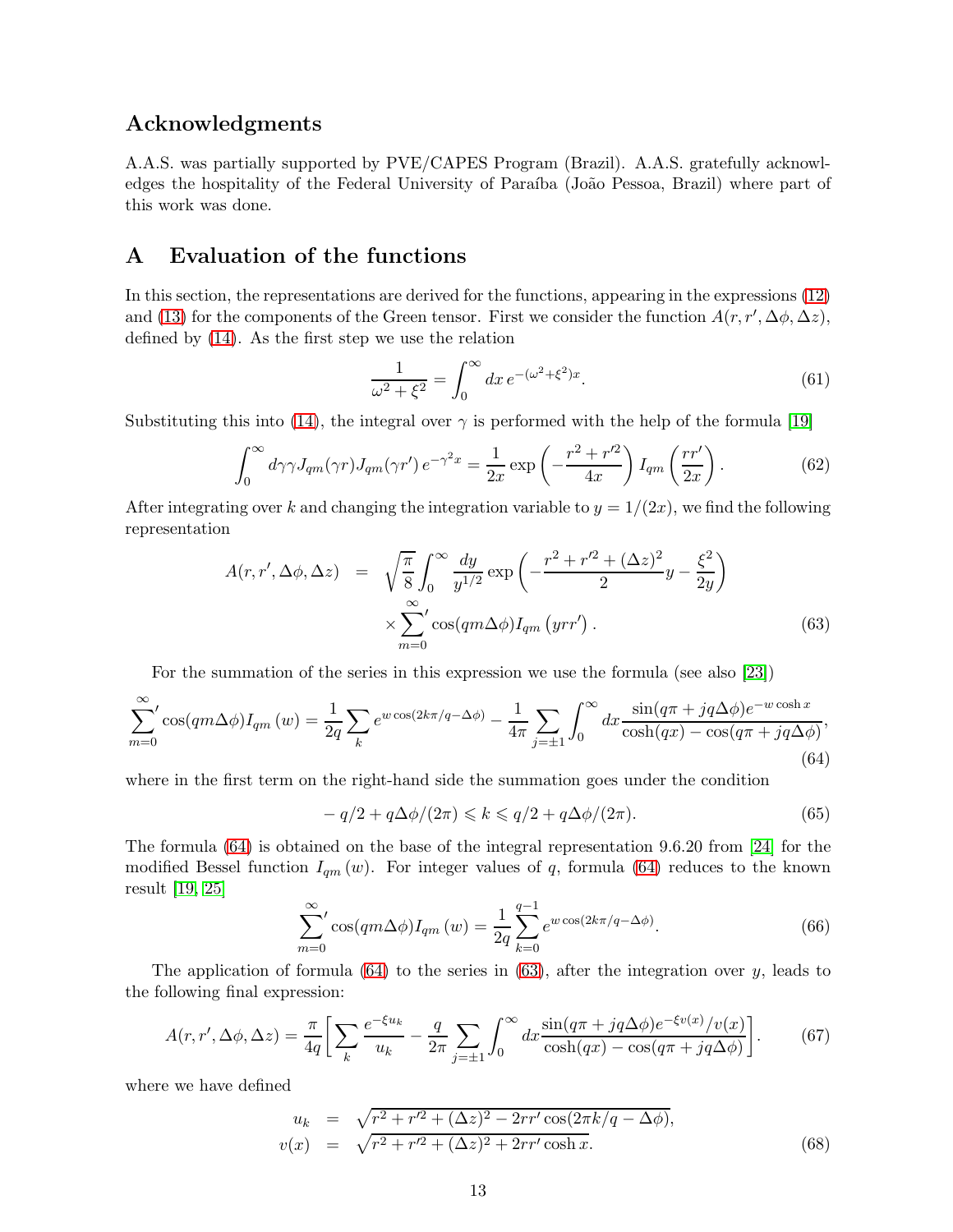Now we turn to the evaluation of the function  $B(r, r', \Delta\phi, \Delta z)$ , defined by [\(15\)](#page-3-2). Using [\(61\)](#page-12-3), it is presented in the form

$$
B(r, r', \Delta\phi, \Delta z) = \sqrt{\frac{\pi}{8}} \int_0^\infty \frac{dy}{y^{1/2}} \exp\left(-\frac{r^2 + r'^2 + (\Delta z)^2}{2}y - \frac{\xi^2}{2y}\right)
$$

$$
\times \sum_{m=0}^\infty \cos(qm\Delta\phi) \sum_{j=\pm 1} I_{qm-j} (yrr'). \tag{69}
$$

By taking into account that

$$
\sum_{j=\pm 1} I_{qm-j} \left( yrr' \right) = \frac{2}{yr'} \partial_r I_{qm} \left( yrr' \right), \tag{70}
$$

we can rewrite this expression in the form

$$
B(r, r', \Delta \phi, \Delta z) = \frac{2r}{r'} A(r, r', \Delta \phi, \Delta z) + \sqrt{\frac{\pi}{2}} \frac{1}{r'} \partial_r \int_0^\infty \frac{dy}{y^{3/2}} \times \exp\left(-\frac{r^2 + r'^2 + (\Delta z)^2}{2} y - \frac{\xi^2}{2y}\right) \sum_{m=0}^\infty \cos(qm\Delta\phi) I_{qm} (yrr'). \tag{71}
$$

The second term in the right-hand side is evaluated by using the summation formula [\(64\)](#page-12-2), in a way similar to that we have used for the function  $A(r, r', \Delta\phi, \Delta z)$ . As a result, we find the following representation:

<span id="page-13-2"></span>
$$
B(r, r', \Delta \phi, \Delta z) = \frac{2r}{r'} A(r, r', \Delta \phi, \Delta z) + \frac{\pi}{2q\xi} \frac{1}{r'} \partial_r \left[ \sum_k e^{-\xi u_k} -\frac{q}{2\pi} \sum_{j=\pm 1} \int_0^\infty dx \frac{\sin(q\pi + jq\Delta\phi)e^{-\xi v(x)}}{\cosh(qx) - \cos(q\pi + jq\Delta\phi)} \right].
$$
 (72)

The evaluation of the Green tensor components in section [2](#page-1-1) is based on formulas [\(67\)](#page-12-0) and [\(72\)](#page-13-2).

The corresponding expressions in the Minkowski spacetime are obtained taking  $q = 1$  in [\(67\)](#page-12-0) and [\(72\)](#page-13-2). In this case the integral terms vanish and we have

$$
A^{(\mathbf{M})}(r,r',\Delta\phi,\Delta z) = \frac{\pi}{4} \frac{e^{-\xi u_0}}{u_0}, \ B^{(\mathbf{M})}(r,r',\Delta\phi,\Delta z) = \frac{\pi}{2} \frac{e^{-\xi u_0}}{u_0} \cos(\Delta\phi),\tag{73}
$$

where  $u_0$  is given by expression [\(68\)](#page-12-4) with  $k = 0$ . It is important to note that the  $k = 0$  term in the expressions for  $qA(r, r', \Delta\phi, \Delta z)$  and  $qB(r, r', \Delta\phi, \Delta z)$  coincide with  $A^{(M)}(r, r', \Delta\phi, \Delta z)$  and  $B^{(M)}(r, r', \Delta\phi, \Delta z)$ , respectively. Hence, in the representations [\(67\)](#page-12-0) and [\(72\)](#page-13-2) the Minkowskian parts are explicitly extracted. As a result, the renormalization procedure is simply reduced to the omitting of the  $k = 0$  terms in the corresponding expressions of the Green tensor components.

### <span id="page-13-0"></span>References

- [1] A. Vilenkin and E.P.S. Shellard, Cosmic Strings and Other Topological Defects (Cambridge University Press, Cambridge, England, 1994).
- <span id="page-13-1"></span>[2] E.J. Copeland and T.W.B. Kibble, Proc. Roy. Soc. Lond. A 466, 623 (2010).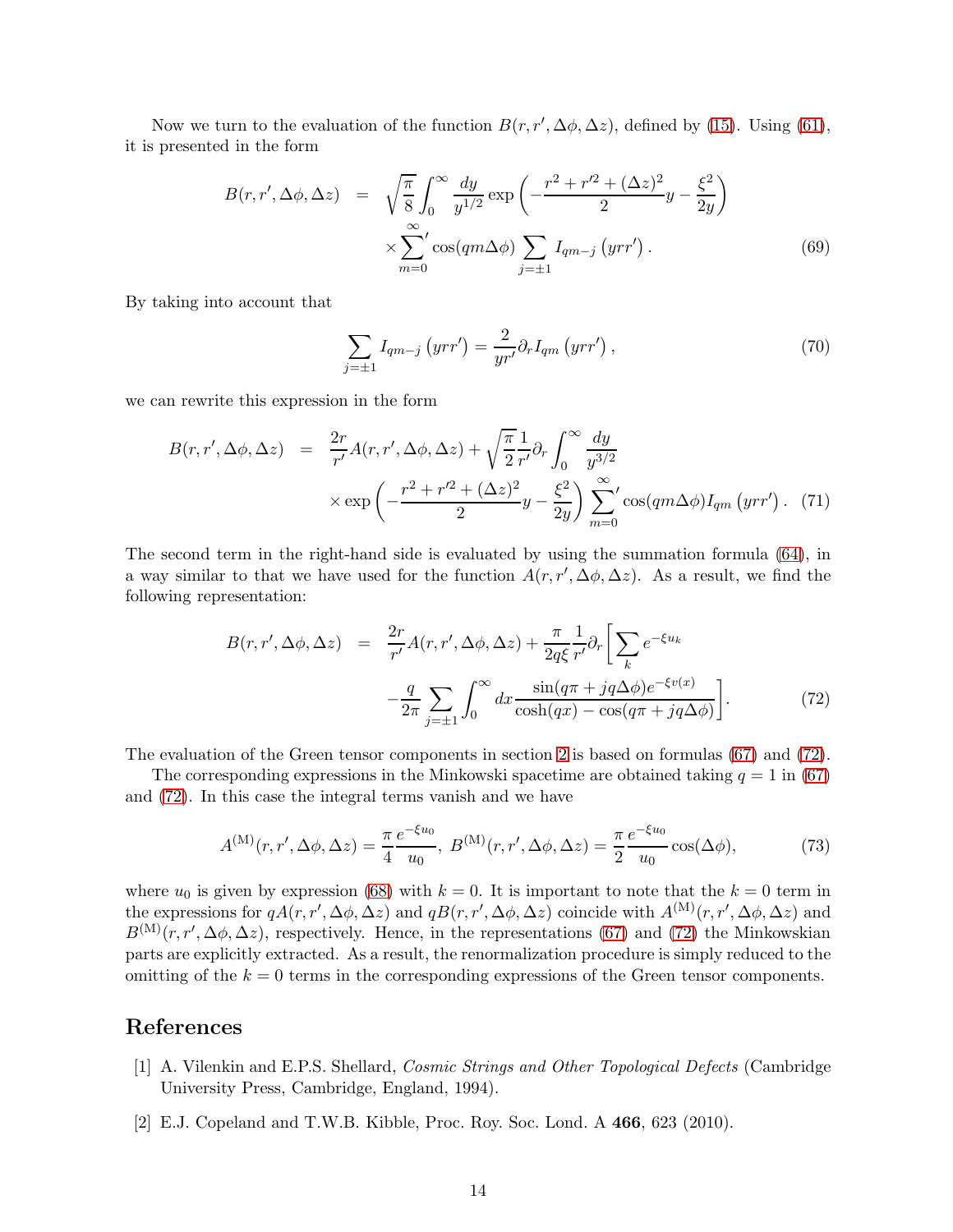- <span id="page-14-0"></span>[3] V.M. Mostepanenko and N.N. Trunov, The Casimir Effect and Its Applications (Oxford University Press, Oxford, 1997); E. Elizalde, S.D. Odintsov, A. Romeo, A.A. Bytsenko, and S. Zerbini, Zeta Regularization Techniques with Applications (World Scientific, Singapore, 1994); K.A. Milton The Casimir Effect: Physical Manifestation of Zero-Point Energy (World Scientific, Singapore, 2002); M. Bordag, G. L. Klimchitskaya, U. Mohideen, and V.M. Mostepanenko, Advances in the Casimir Effect (Oxford University Press, Oxford, 2009).
- <span id="page-14-2"></span><span id="page-14-1"></span>[4] E.R. Bezerra de Mello, V.B. Bezerra, A.A. Saharian, and A.S. Tarloyan, Phys. Rev. D 74, 025017 (2006).
- <span id="page-14-3"></span>[5] I. Brevik and T. Toverud, Class. Quantum Grav. 12, 1229 (1995).
- <span id="page-14-4"></span>[6] E.R. Bezerra de Mello, V.B. Bezerra, and A.A. Saharian, Phys. Lett. B 645, 245 (2007).
- <span id="page-14-5"></span>[7] E.R. Bezerra de Mello, V.B. Bezerra, A.A. Saharian, and A.S. Tarloyan, Phys. Rev. D 78, 105007 (2008).
- [8] E.R. Bezerra de Mello, V.B. Bezerra, A.A. Saharian, and V.M. Bardeghyan, Phys. Rev. D 82, 085033 (2010); S. Bellucci, E.R. Bezerra de Mello, and A.A. Saharian, Phys. Rev. D 83, 085017 (2011).
- <span id="page-14-6"></span>[9] V.V. Nesterenko, G. Lambiase, and G. Scarpetta, J. Math. Phys. 42, 1974 (2001); V.V. Nesterenko, I.G. Pirozhenko, and J. Dittrich, Class. Quantum Grav. 20, 431 (2003); A.H. Rezaeian and A.A. Saharian, Class. Quantum Grav. 19, 3625 (2002); A.A. Saharian, Eur. Phys. J. C 52, 721 (2007); A.A. Saharian and A.S. Tarloyan, Ann. Phys. 323, 1588 (2008); A.A. Saharian, in The Casimir Effect and Cosomology (Volume in Honor of Professor Iver H. Brevik on the Occasion of His 70th Birthday), edited by S.D. Odintsov et al. Tomsk State Pedagogical University Press, Tomsk, Russia, 2008 , p. 87 [\(arXiv:0810.5207\)](http://arxiv.org/abs/0810.5207); I. Brevik, S.A. Ellingsen, and K.A. Milton, Phys. Rev. E 79, 041120 (2009); S.A. Ellingsen, I. Brevik, and K.A. Milton, Phys. Rev. E 80, 021125 (2009); S.A. Ellingsen, I. Brevik, and K.A. Milton, Phys. Rev. D 81, 065031 (2010).
- <span id="page-14-7"></span>[10] G. Fucci and K. Kirsten, JHEP 1103, 016 (2011); G. Fucci and K. Kirsten, J. Phys. A 44, 295403 (2011).
- <span id="page-14-9"></span><span id="page-14-8"></span>[11] E.R. Bezerra de Mello and A.A. Saharian, Class. Quantum Grav. 28, 145008 (2011).
- [12] V.A. Parsegian, Van der Waals forces: A Handbook for Biologists, Chemists, Engineers, and Physicists (Cambridge University Press, Cambridge, 2005).
- <span id="page-14-11"></span><span id="page-14-10"></span>[13] S.Y. Buhmann, D.-G. Welsch, Prog. Quantum Electron. 31, 51 (2007).
- <span id="page-14-12"></span>[14] H. Friedrich and J. Trost, Phys. Rep. 397, 359 (2004); G.L. Klimchitskaya, U. Mohideen, and V.M. Mostepanenko, Rev. Mod. Phys. 81, 1827 (2009).
- [15] K.A. Milton, E.K. Abalo, P. Parashar, N. Pourtolami, I. Brevik, and S.A. Ellingsen, Phys. Rev. A 83, 062507 (2011).
- <span id="page-14-14"></span><span id="page-14-13"></span>[16] V.M. Bardeghyan and A.A. Saharian, J. Contemp. Phys. 45, 1 (2010).
- [17] G.E. Volovik, JETP Lett. 67, 698 (1998); U.R. Fischer and M. Visser, Phys. Rev. Lett. 88, 110201 (2002); C. Sátiro and F. Moraes, Mod. Phys. Lett. A **20**, 2561 (2005).